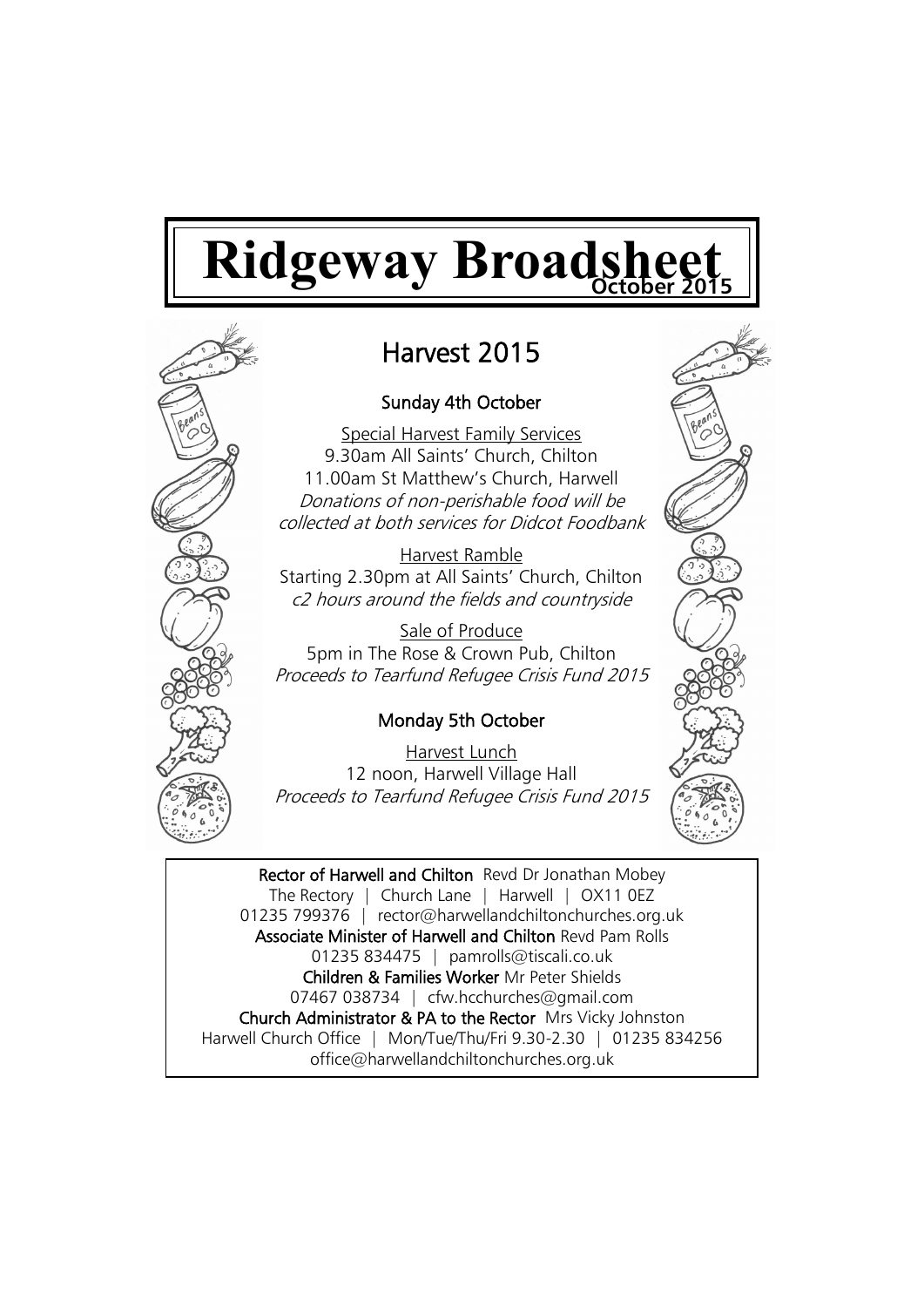

# Ways to respond to the Refugee Crisis

# 1. Pray

It can be hard to know how to pray. Christian Aid have suggested that we:

- Pray for those who have and are fleeing their homes into an uncertain future.
- Pray for those in authority to make wise, cooperative and compassionate decisions.
- Pray for change and a peaceful resolution to the conflict in Syria.

More prayer points can be found on the Christian Aid website.

# 2. Give

Tearfund have a Refugee Crisis Fund 2015 which St Matthew's and All Saints' will be supporting over the Harvest weekend.

# 3. Petition

Email or write to Ed Vaizey, our local MP. dicksonce@parliament.uk, or Ed Vaizey MP Office, Vale and Downland Museum, Church Street, Wantage OX12 8BL

Sign a petition to ask the government to respond https://petition.parliament.uk/ petitions/105991%20%E2%80%A6

# 4. Support a grass roots group

https://oxford.cityofsanctuary.org/ http://www.asylum-welcome.org/ http://refugeeresource.org.uk/ http://positivenews.org.uk/

# 5. Provide accommodation

- If you own a property that could be used for a refugee family, please contact Citizens UK http:// www.citizensuk.org/ help\_find\_homes\_for\_syrian\_refugees
- Home for Good are looking for foster families to take refugee children www.homeforgood.org.uk/refugees
- If you can offer a room please contact Refugees Welcome http://www.refugees-welcome.net/

Lord of the journey, We ask for your protection on all who have fled their homes. Give them strength on their journeys and grant that they may find places of compassion at which to rest.

Ease their fear as they throw in heir lot with strangers And keep alive their vision of finding a secure and welcoming home. Amen.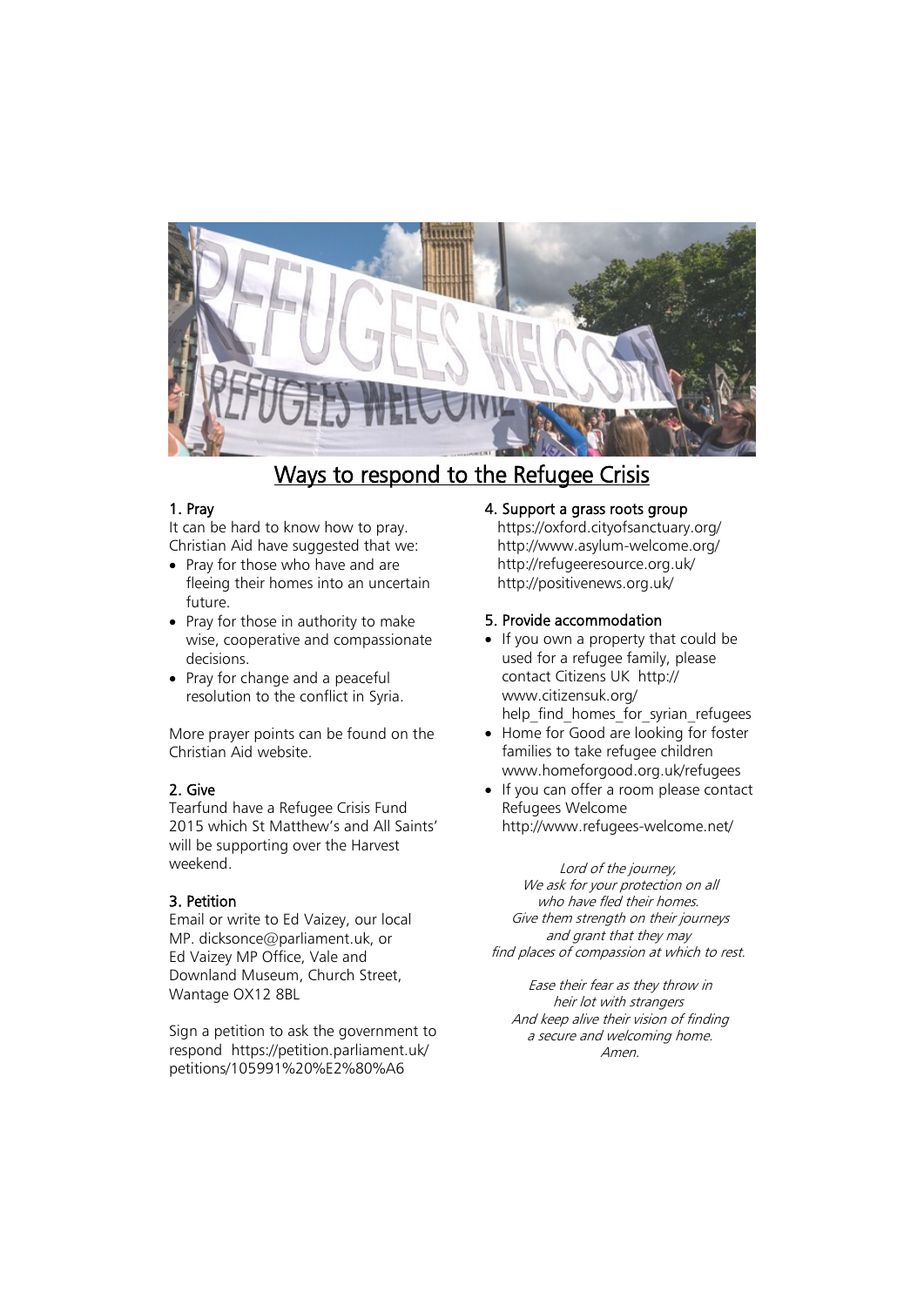#### **R E F U G E E S W E L C O M E**

How many refugees in the Bible can you name? How about Adam, Eve, Cain, Noah, Abraham, Sarah, Lot, Hagar, Ishmael, Isaac, Rebecca, Jacob, Esau, and Joseph? That's just those in the first book of the Bible, Genesis. There are plenty more throughout the Old Testament, including Moses, Ruth, David, Elijah, Ezekiel and Daniel, and Mary, Joseph, Peter and many others in the New Testament. And the central character of the whole Bible, Jesus himself, fled as a refugee to Egypt as a child. The Bible is full of people displaced by natural disaster, war, famine and persecution.

In fact, according to the book of Ephesians, all human beings are refugees of a spiritual kind, strangers to God's provision, wandering exiles, excluded from citizenship with God's people. That is, until Jesus welcomed us in. That was a costly welcome, but through Jesus' death we were granted not just asylum but a permanent home in the family of God.

It is right, and a very Christian approach, to want to respond to the refugee crisis. The current European migrant crisis has already been named the worst of its kind since the Second World War. Thousands of people are risking their lives to escape war and persecution from countries such as Syria, Afghanistan and Eritrea. Over 2,700 people have lost their lives crossing the Mediterranean Sea this year. Many others have died using other perilous modes of transport.

With conflicts in the Middle East and North Africa showing little sign of improvement, how can we respond to relieve the suffering of those affected?

We could use our people power to lobby the decision makers. We could write to or email our MP, Ed Vaizey, the Prime Minister, or sign a petition. We could give to any number of charities working with displaced people, including TearFund, whose work with asylum seekers our churches will be supporting this Harvest through our donations and sales of Harvest produce. We could support a grassroots group such as 'Jungle Books', or even consider providing accommodation for those in need, e.g. via Citizens UK. And we could pray.

The refugee crisis will not go away soon. Refugees will always exist, and we will constantly be called upon to respond to those in need. God has not ignored our plight, paying a great price to welcome us. Nor should we ignore the plight of those in desperate need.

'For I was hungry, and you fed me. I was thirsty, and you gave me a drink. I was a stranger, and you invited me into your home. I was naked, and you gave me clothing. I was sick, and you cared for me. I was in prison, and you visited me.' … "And the King will say, 'I tell you the truth, when you did it to one of the least of these my brothers and sisters, you were doing it to me!' Matthew 25:35- 36,40 (NLT).

ovettan

Revd Dr Jonathan Mobey Rector of Harwell with Chilton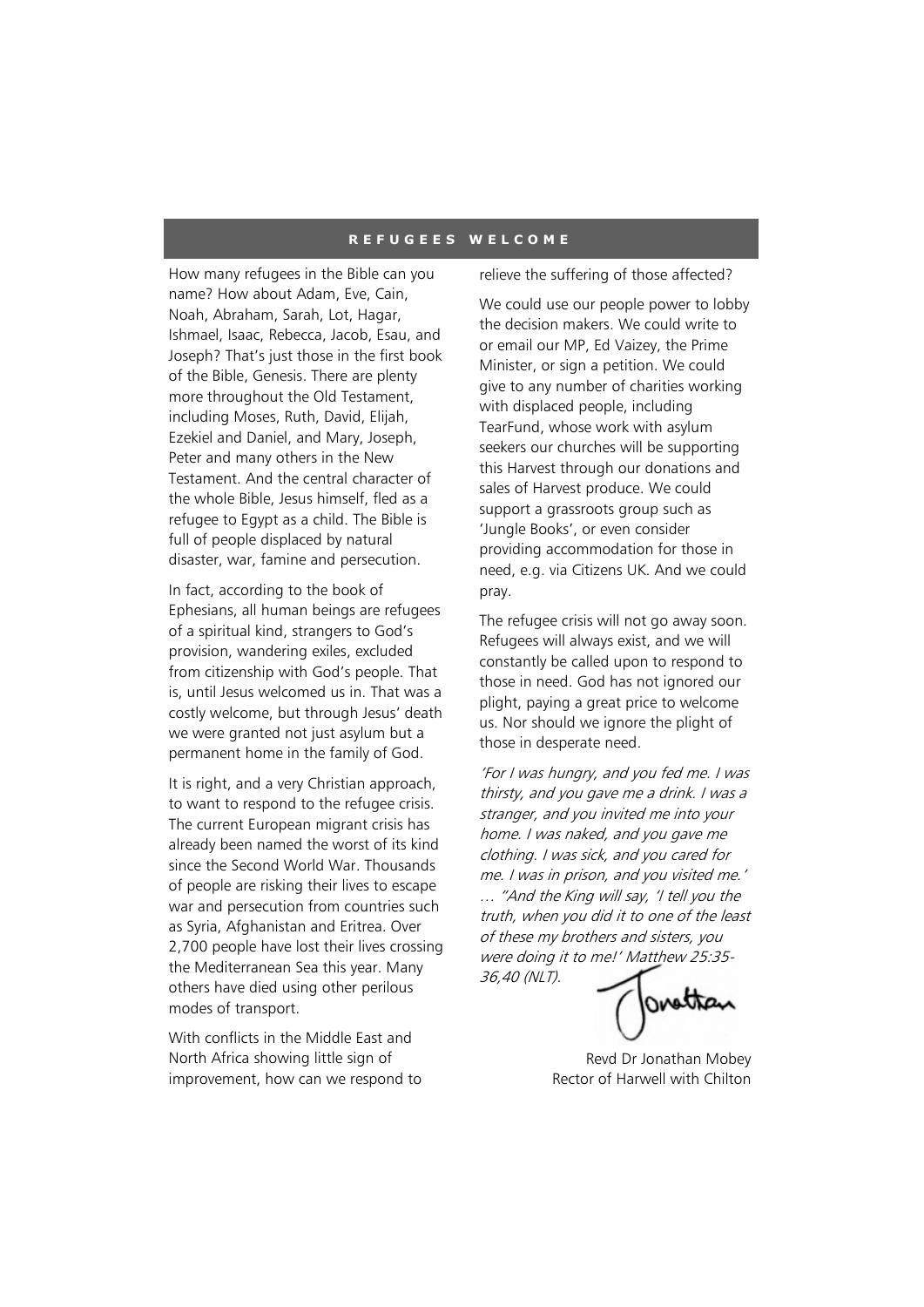# **WEEKLY EVENTS OCTOBER 2015**

# Mondays

9:30-11:30am Fledgelings (during term time) at St Matthew's Church Hall 7:30pm Bell-ringing at All Saints' Church Tower 8.00pm Home Group at 10 Jennings Lane, Harwell

# **Tuesdays**

8.00pm Home group at various homes in Chilton

# **Wednesdays**

9:15-11:15am Fledgelings (during term time) at Chilton Field Community Room 10.15am Home group (during term time) at St Matthew's meeting room 1.45pm Home group (during term time) at 15 Elderfield Crescent, Chilton 7.30pm Home group at various homes in Chilton Field 7.30pm Choir Practice at All Saints'

# **Thursdays**

7.30pm Bell ringing at St Matthew's Church Tower 8.00pm 1st, 2nd & 3rd Home group (term time)

# Fridays

2.00pm Home group at Cherry Tree Court, Harwell

# Saturdays

8.30am Prayer meeting both at St Matthew's and All Saints'

# **Sundays**

Youth Fellowship at St Matthew's Church Hall 6:00-7:15pm for those in school years 7-9 7:00-8:15pm for those in school years 9-13

# **O T H E R E V E N T S**

| 7th October 8.30pm    | Night Prayer at All Saints' Chilton                                            |
|-----------------------|--------------------------------------------------------------------------------|
| 8th October 7.30pm    | Science & Faith Group, St Matthew's Church Lounge                              |
| 13th October 7.45pm   | All Saints' Women's Group at All Saints' Chilton                               |
|                       | Nic Keymer: Footsteps Foundation. Bring and Buy Sale                           |
| 15th October 2.30pm   | Evergreens St Matthew's Church Hall Mr M Palmer -                              |
|                       | working as a 'Met Man' in the Falklands and South Georgia                      |
| 20th October 10.00am  | Holy Communion (BCP) at Cherry Tree Court, Harwell                             |
| 20th October 7.30pm   | Harwell Ladies Group, Jan Radford - Hospital Chaplaincy                        |
| 22nd October 7.30pm   | Science & Faith Group, St Matthew's Church Lounge                              |
| 24th October 10.00am  | All Saints' Art Group, Chilton Village Hall                                    |
| 31st October 10am -12 | Evergreens Coffee Morning, St Matthew's Church Hall                            |
| 31st October          | Blessing & Treats in Chilton. See our facebook page and<br>website for details |
|                       |                                                                                |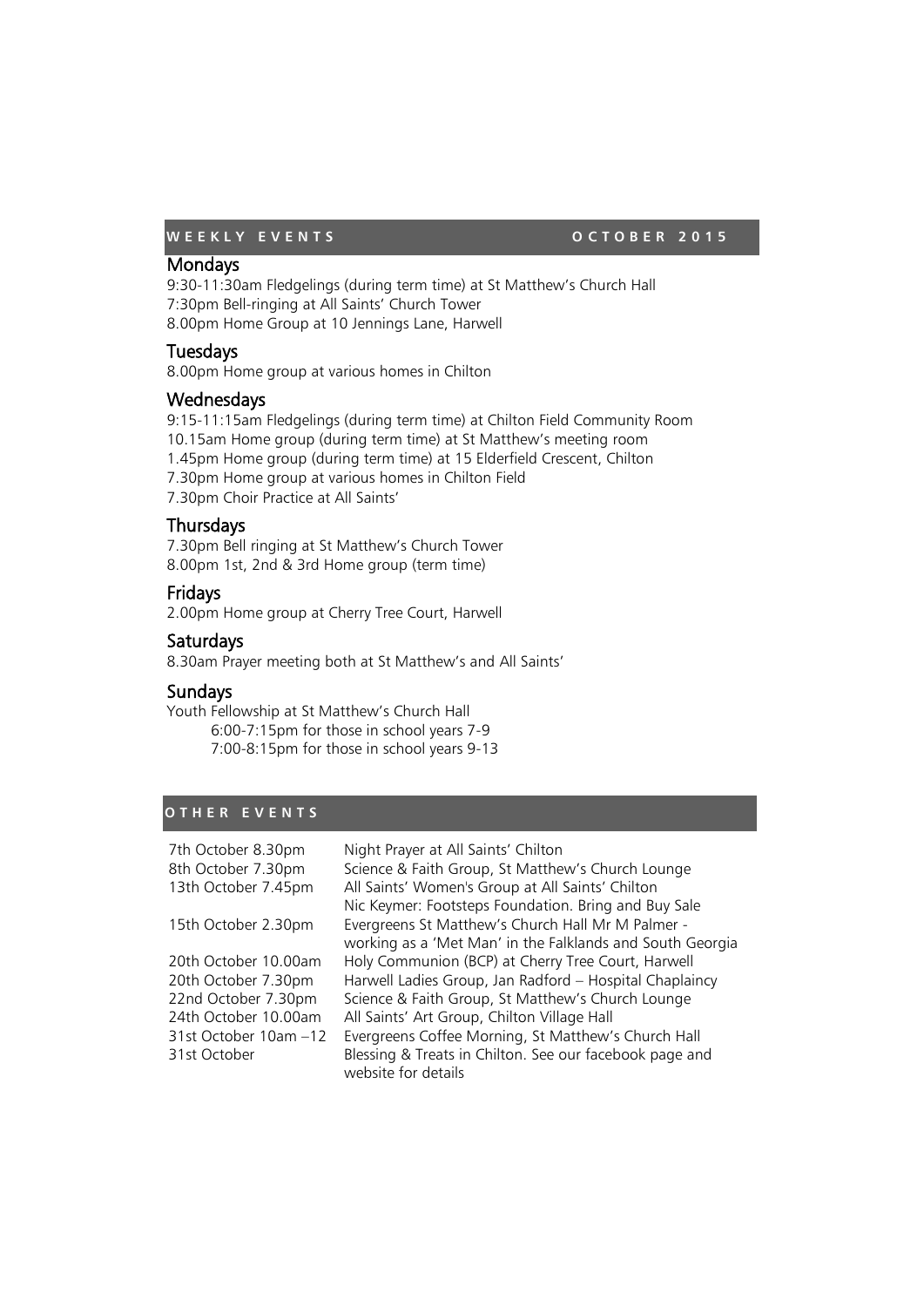# **SERVICES** OCTOBER 2015

| Sundays at All Saints' |                                      |
|------------------------|--------------------------------------|
| 4th October            | 9.30am Harvest Sunday Family Worship |
| 11th October           | 8.00am Holy Communion (BCP)          |
|                        | 9.30am Morning Worship (BCP)         |
| 18th October           | 9.30am Holy Communion                |
| 25th October           | 8.00am Holy Communion (BCP)          |
|                        | 9.30am Morning Worship               |

# Sundays at St Matthew's

| 4th October  | 8.00am Holy Communion (BCP)           |
|--------------|---------------------------------------|
|              | 11.00am Harvest Sunday Family Worship |
|              | 6.15pm Evening Prayer                 |
| 11th October | 11.00am Morning Worship               |
|              | 4.30pm 'Hands Free' Worship           |
| 18th October | 8.00am Holy Communion (BCP)           |
|              | 11.00am Holy Communion                |
|              | 6.15pm Evening Prayer (BCP)           |
| 25th October | 11.00am Morning Worship               |
|              | 6.15pm Holy Communion                 |
|              |                                       |

You are very welcome to join us for any of our meetings. For more information please check our website www.hcchurches.org.uk, telephone 834256 or email office@harwellandchiltonchurches.org.uk.

\*BCP = Book of Common Prayer

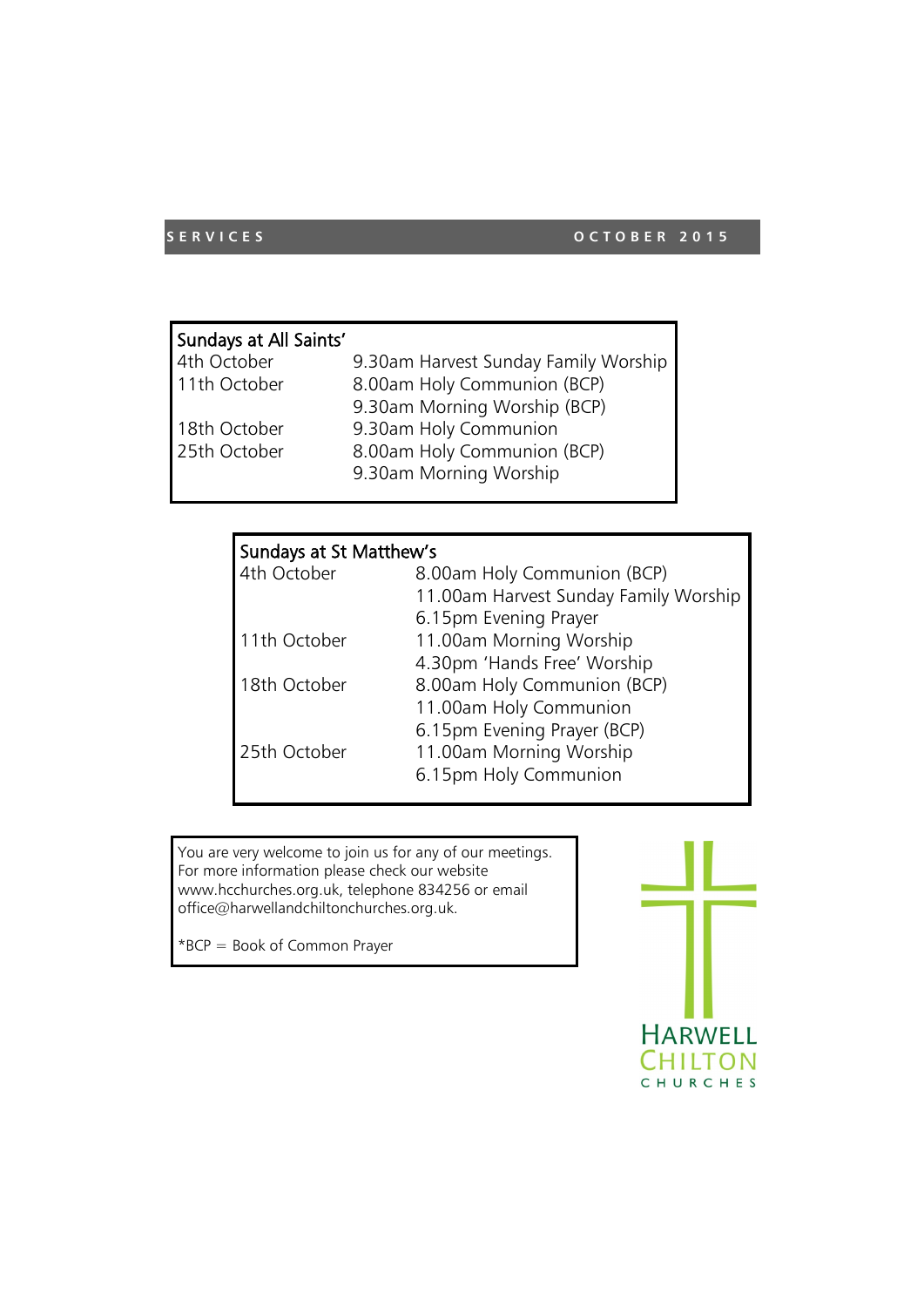#### **H A R W E L L H A R V E S T L U N C H**



Come and join us for Harvest Lunch on Monday 5th October in Harwell Village Hall. We will serve tea and coffee from 11 o'clock onward and lunch from 12 until 2pm. Enjoy homemade casseroles and scrumptious fruit pies at very reasonable prices. (Main course is £4, tea and coffee 50p). Have a chat with other people from the village. There will also be stalls that sell harvest produce. All proceeds go to the charity Tearfund for their Refugee Crisis Fund 2015.

Monika Buxton

# **S C I E N C E A N D F A I T H**

A new Science and Faith discussion group is now meeting every other Thursday, 7.30-9pm in St Matthew's meeting room. Meetings in October are on the 7th and 22nd October. All are welcome.

# **G A R D E N I N G C L U B**

October 5th 7.30pm Harwell Village Hall. Portrait of a Victorian Garden. James Bateman & The Story of Biddulph Grange. Russel Bowes. Comp: A Posy. Contact David on 821615 for more info.

#### **A L L S A I N T S ' C H A R I T Y M A R K E T**

Thank you to everyone who supported the September Market. An amazing £321.85 was raised for T2 which is a support and drop-in service for individuals with mild to moderate learning disabilities or autism, helping them gain skills and access to meaningful employment together with leisure and social opportunities.



The Market on October 10th will be for the Footsteps Foundation. The Footsteps Centre in Wallingford provides intensive physiotherapy programmes for children and young adults affected by a range of disorders including Cerebral Palsy, neuromotor and neurological conditions. Footsteps Foundation is a Registered Charity supporting families who would otherwise struggle to access the Footsteps Centre's physiotherapy programmes. The Market is held in the Car Park at the Rose and Crown between 9am and 12 noon on the second Saturday of every month. Come and sample Shea's full breakfasts or bacon baps! We are always grateful to receive donations of books, cakes, excess fruit and veg from your gardens and white elephant items, but not clothing. Contact Judy on 834503, at 43 Crafts End or at thegoodalls43@tiscali.co.uk

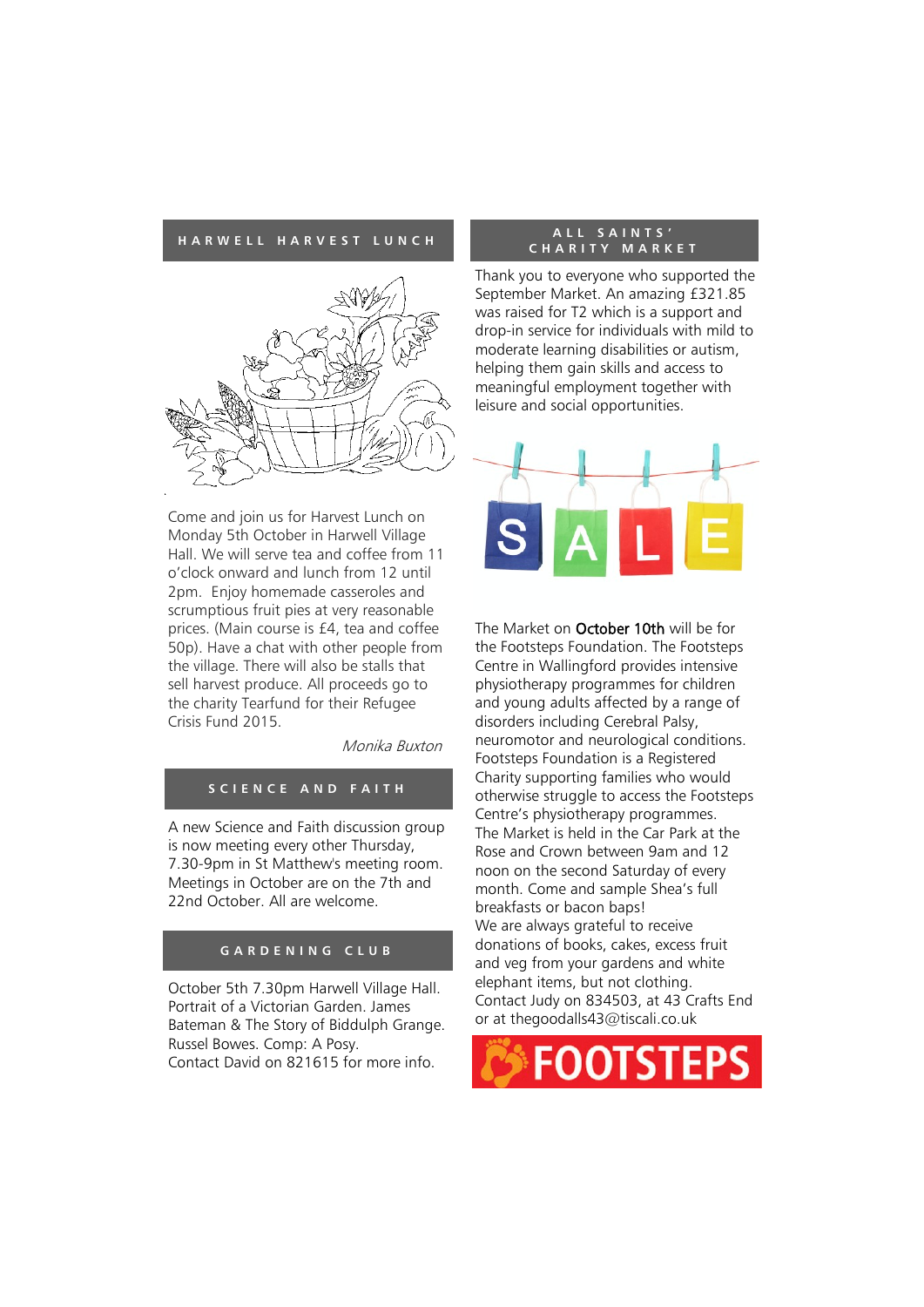#### **F R O M T H E P A R I S H R E G I S T E R S**

#### Baptisms

"Welcome to the Lord's family"

Heidi McGregor Ava Aldridge Ellie Hunt

# **Marriages**

"Those that God has joined together"

Adrian Brown & Gemma Pope

Funerals "He who believes in Me will live"

> Victor Smith Patricia Connolly

# **C H R I S T I A N A I D W A L K**



Please participate and support this event which is returning after a year's break: Saturday 10th October starting at All Saints' Church, Chilton (registration and start from 9-10am), 10 km circular course over bridleways and byways around Chilton (no styles).

If a 10 km walk sounds too tame, then why not set yourself a challenge: ride a bicycle and see how many times round you can get in two hours (twice, three times or even four), run or form a team of three or four with one member being carried or wheeled around in a wheelbarrow or cart, fancy dress or make it a family event? See how much you can raise for this very worthwhile charity. Contact the Church Office for sponsor forms or more information.

# **C H R I S T I A N S A C T I N G O N C L I M A T E**

"How can I make a difference?" Christians acting on climate will be taking place on Saturday the 10th of October at Christ Church, Abingdon. It's a half-day event for people who want tips for prayer, practical action and campaigning. Sponsored by the Diocese of Oxford, Hope for the Future, and CCOW, it gives a chance to share ideas, hear about what's happening nationally and locally, and discover resources for engaging your church and your community. The event is free, but registration is essential. For more information or to register: http://bit.ly/1KOgdRt or 01235 851763.

# **U N I V E R S I T Y O F T H E 3 R D A G E**

Didcot & District University of the Third Age meetings are held on the third Tuesday of each month at 2pm at Didcot Civil Hall. Visitors are welcome to come to a meeting as a taster before joining. At our meeting on 20th October John Hunt will talk about "The Organ Grinder." The University of the Third Age offers the opportunity to share your knowledge, experience and talents with others and learn from them in friendly surroundings. Why not come along to the next meeting? didcotdistrictU3A@virginmedia.com

# **B L E S S I N G & T R E A T S**

In the words of Sully from Monsters Inc, "Laughter is 10 times more powerful than screams". Help your children discover this for themselves by joining us as we go "Blessing & Treating" around Chilton. Help us turn Halloween on its head. Fun instead of fear. All followed by food and games around a bonfire. Look out for details on our Facebook page & website.